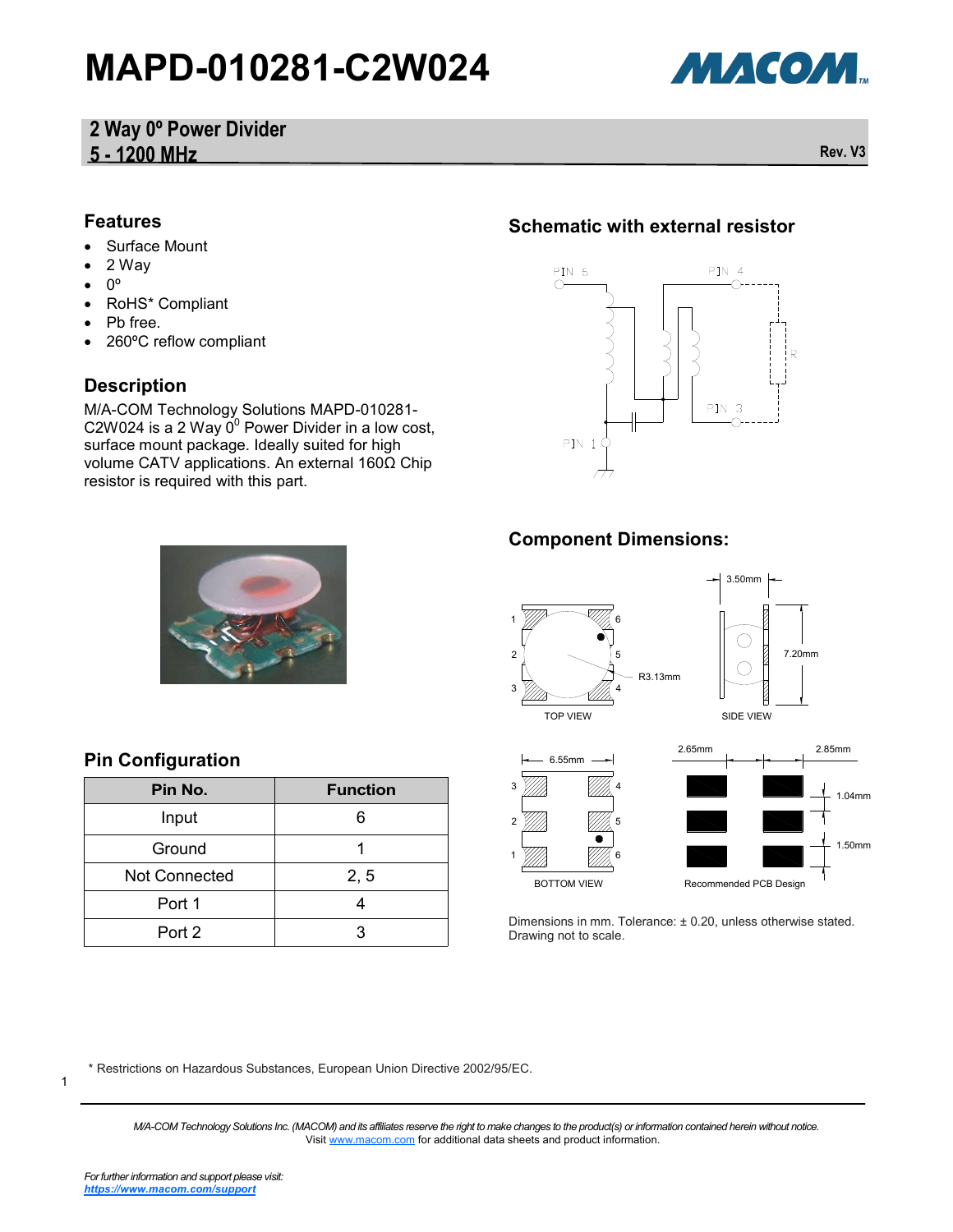# **MAPD-010281-C2W024**



#### **2 Way 0º Power Divider 5 - 1200 MHz Rev. V3**

### **Electrical Specifications: T<sup>A</sup> = 25°C, Z<sup>0</sup> = 75Ω**

| <b>Parameter</b>                    | <b>Test Conditions</b>                                               | <b>Units</b>         | Min.           | Typ.                         | Max.                         |
|-------------------------------------|----------------------------------------------------------------------|----------------------|----------------|------------------------------|------------------------------|
| Insertion Loss<br>(Ref. Level -3dB) | $5-500$ MHz<br>$500 - 870$ MHz<br>$870 - 1002$ Mhz<br>1002 - 1200MHz | dB<br>dB<br>dB<br>dB |                | 3.50<br>3.85<br>3.97<br>4.29 | 3.90<br>4.30<br>4.51<br>5.10 |
| Amplitude Unbalance                 | $5 - 40$ MHz<br>$40 - 400$ MHz<br>$400 - 1200$ MHz                   | dB<br>dB<br>dB       |                | 0.2<br>0.22<br>0.27          | ±0.6<br>±0.4<br>±0.6         |
| Phase Unbalance                     | $5 - 500$ MHz<br>$500 - 1200 MHz$                                    | $\Omega$<br>$\circ$  |                | 1.3<br>2.1                   | ±4.0<br>±6.0                 |
| <b>Output Return Loss</b>           | $5 - 40$ MHz<br>$40 - 1002 MHz$<br>1002 - 1200MHz                    | dB<br>dB<br>dB       | 17<br>18<br>16 | 21.0<br>26.0<br>23.5         |                              |
| <b>Input Return Loss</b>            | $5 - 40$ MHz<br>40 - 1002MHz<br>1002 - 1200MHz                       | dB<br>dB<br>dB       | 18<br>18<br>18 | 36.0<br>32.8<br>22.6         |                              |

#### **Recommended Ratings1,2**

| <b>Parameter</b>                 | <b>Value</b>                        |
|----------------------------------|-------------------------------------|
| <b>RF</b> Power                  | $+30$ dBm $(1W)$                    |
| <b>DC Current</b>                | 30 mA                               |
| Internal Load<br>Dissipation     | 0.125W                              |
| Operating/Storage<br>Temperature | $-40^{\circ}$ C to $+125^{\circ}$ C |

1. Exceeding any one or combination of these limits may cause permanent damage to this device.

2. M/A-COM Technology Solutions does not recommend sustained operation near these survivability limits.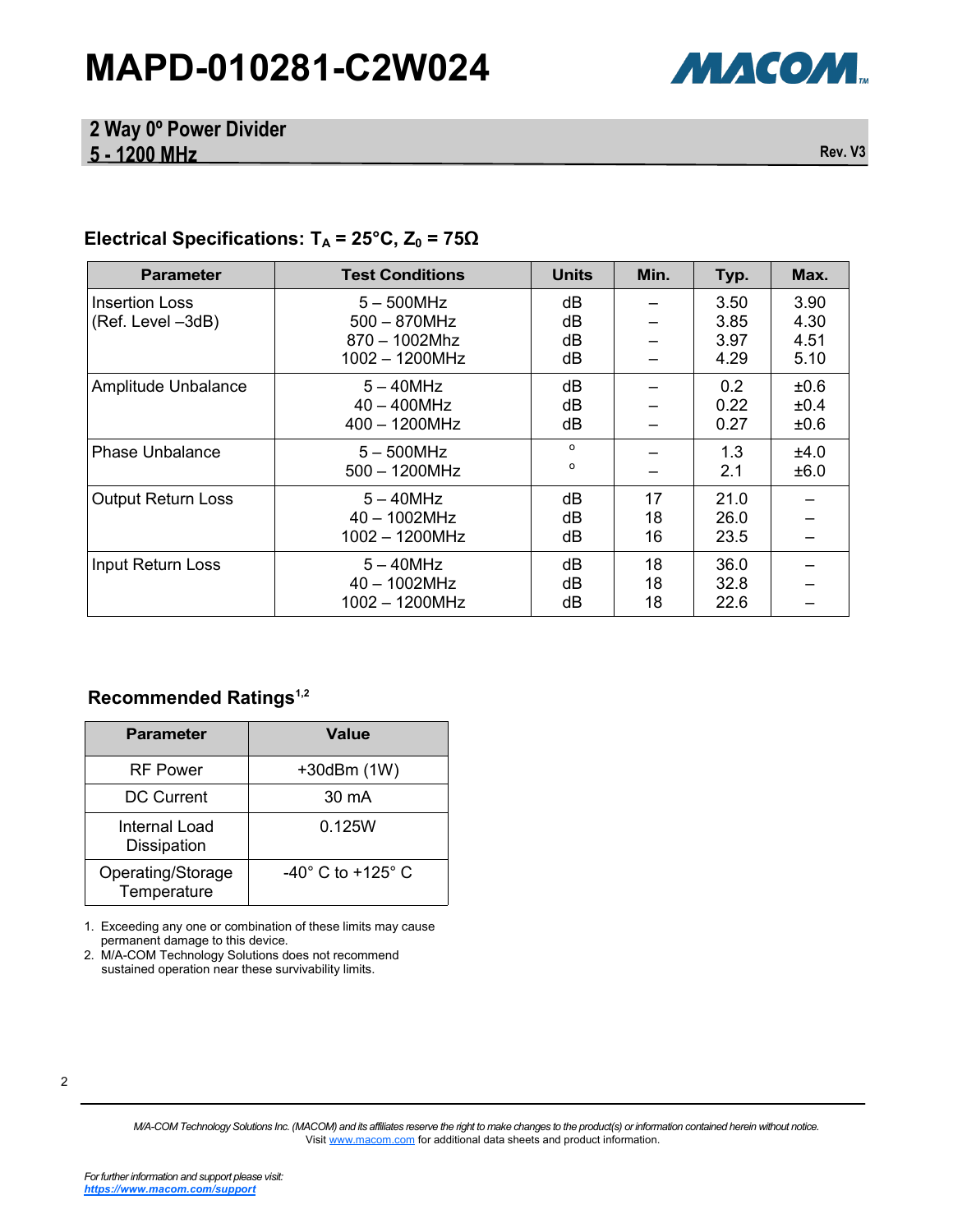

#### **2 Way 0º Power Divider 5 - 1200 MHz Rev. V3**

## **Typical Performance Curves:**  $T_A = 25^\circ \text{C}$ ,  $Z_0 = 75\Omega$

#### **Insertion Loss**



### **Input Return Loss**



# **Amplitude Unbalance Phase Unbalance**

#### 3 -0.8 -0.6 -0.4 -0.2 0.0 0.2 0.4 0.6 0.8 5 244 483 722 961 1200 **Frequency (MHz) dB** dB -6 -4 -2 0 2 4 6 5 244 483 722 961 1200 **Frequency (MHz)** م<br>رق<br>بو Degrees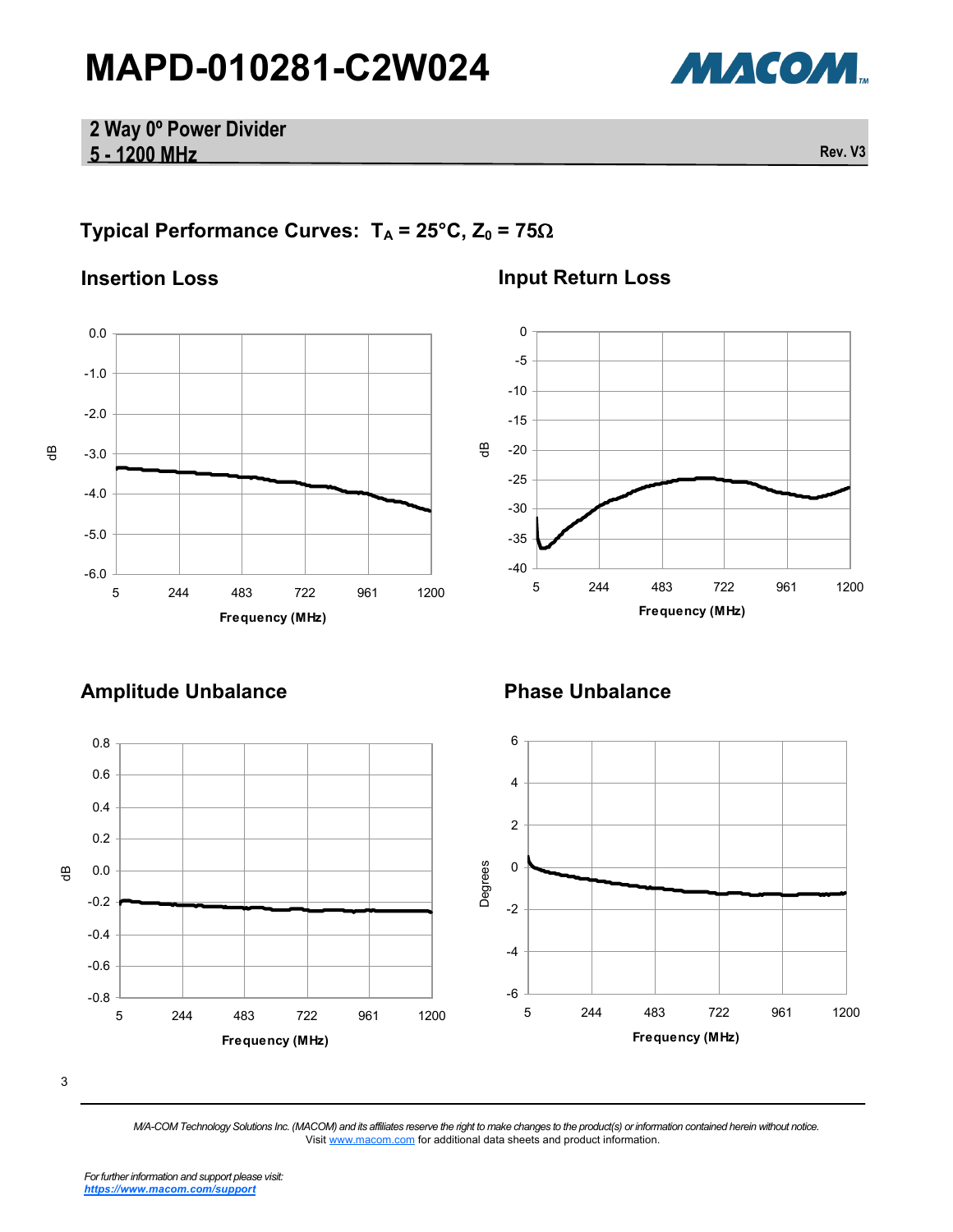# **MAPD-010281-C2W024**



#### **2 Way 0º Power Divider 5 - 1200 MHz Rev. V3**

## **Tape & Reel Information**



| <b>Item</b> | <b>Dimension</b>        |
|-------------|-------------------------|
| Ao          | $6.70$ mm $+/$ - 0.1mm  |
| B٥          | $7.50$ mm $+/$ - 0.1mm  |
| K٥          | $3.80$ mm +/- 0.1mm     |
| w           | $16.00$ mm $+/- 0.3$ mm |
|             | $12.00$ mm $+/- 0.1$ mm |

#### **Ordering Information**

| <b>Part Number</b> | Package           |
|--------------------|-------------------|
| MAPD-010281-C2W024 | 900 piece reel    |
| 1000024116         | Sample Test Board |

<sup>4</sup>